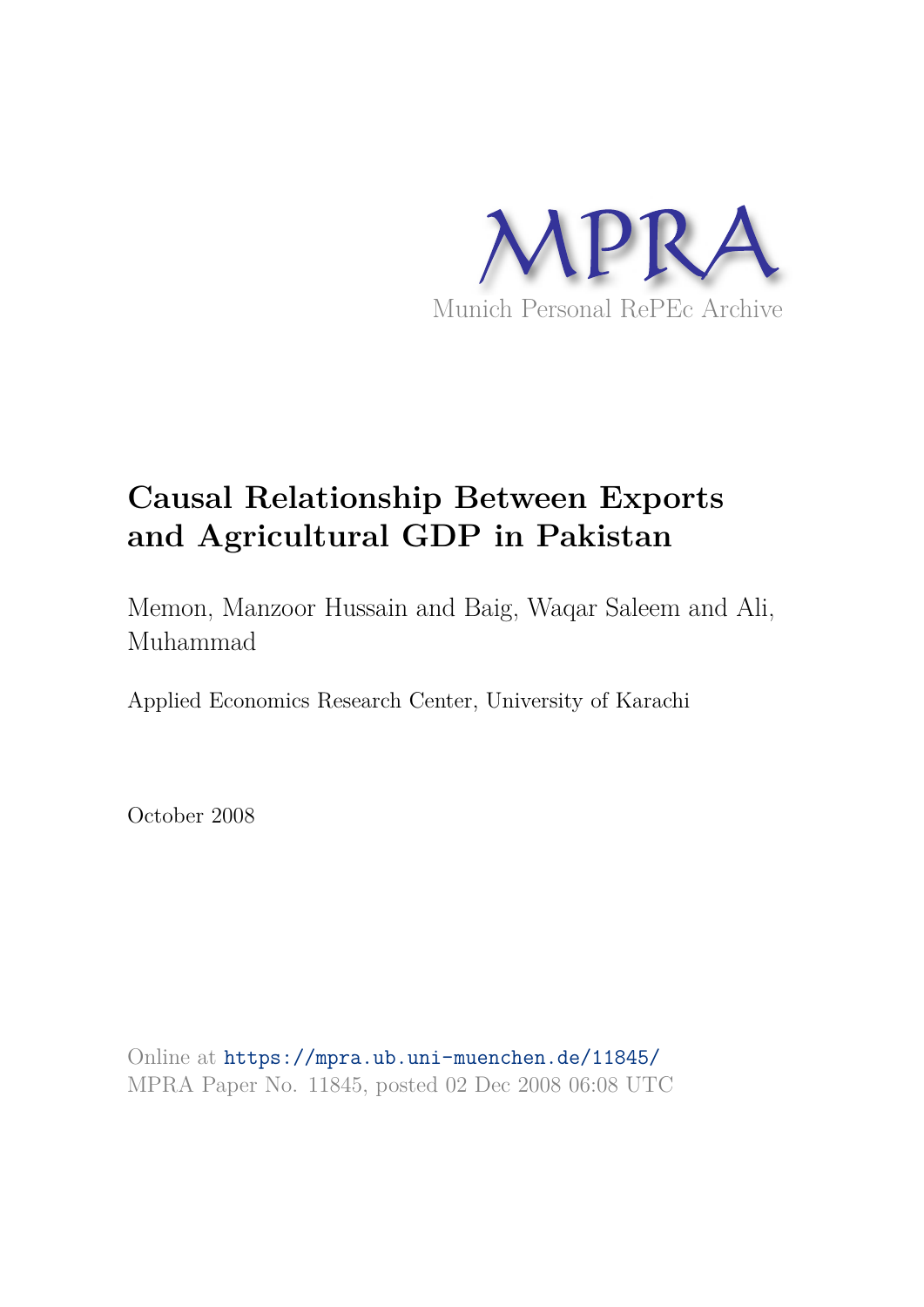# **"CAUSAL RELATIONSHIP BETWEEN EXPORTS AND AGRICULTURAL GDP IN PAKISTAN"**

by

Manzoor Hussain Memon<sup>∗</sup>, Waqar Saleem Baig<sup>∗∗</sup> and Muhammad Ali<sup>∗∗∗</sup>

# **ABSTRACT**

This paper is an attempt to investigate the causal relationships among agriculture gross domestic product (GDP) and exports in Pakistan by using time series data for the period between 1971 and 2007. There are several efforts reflecting greater interest in exploring the possible relation between the international trade and economic growth. Increasing of GDP is the main target of almost every economy. Promoting exports of the country is one of the ways of achieving economic growth. Pakistan is among the developing countries, emphasizing to boost its exports since its inception. The major share of Pakistan's export has strong backward linkages with the agricultural sector both in terms of primary and value added commodities. The findings have significant implications on Pakistan's economic policy as both the variables have shown strong long-run relationship. There is also a bidirectional Granger-causality between the total exports and agricultural GDP. However, for short-run, both the variable does not cause each other in either direction.

**Keywords:** Causality, Growth, Gross Domestic Product, Agriculture, Exports, Pakistan **JEL classification:** C12, C32, C50, F14, F40, O40, Q10

Note: Submitted for Second International Economics Conference (Faculty of Business, Economics & Policy Studies, University Brunei Darussalam*)* 7-8 January 2009

 $\overline{a}$ 

<sup>∗</sup> Principal and Corresponding Author: Manzoor H. Memon is a Student, M Phil /PhD. (Applied Economics) at Applied Economics Research Centre (AERC), University of Karachi, Karachi. Email:manzoorhmemon@yahoo.com

<sup>∗∗</sup> Waqar Saleem Baig is Instructor Financial Management in Municipal Training and Research Institute (MTRI), Ministry of local Government and Rural Development, Karachi. Email: wsbaig@gmail.com

<sup>∗∗∗</sup> Muhammad Ali is a Research Assistant in Institute of Business Administration (IBA), Karachi. Email: alim@iba.edu.pk, alionline83@yahoo.com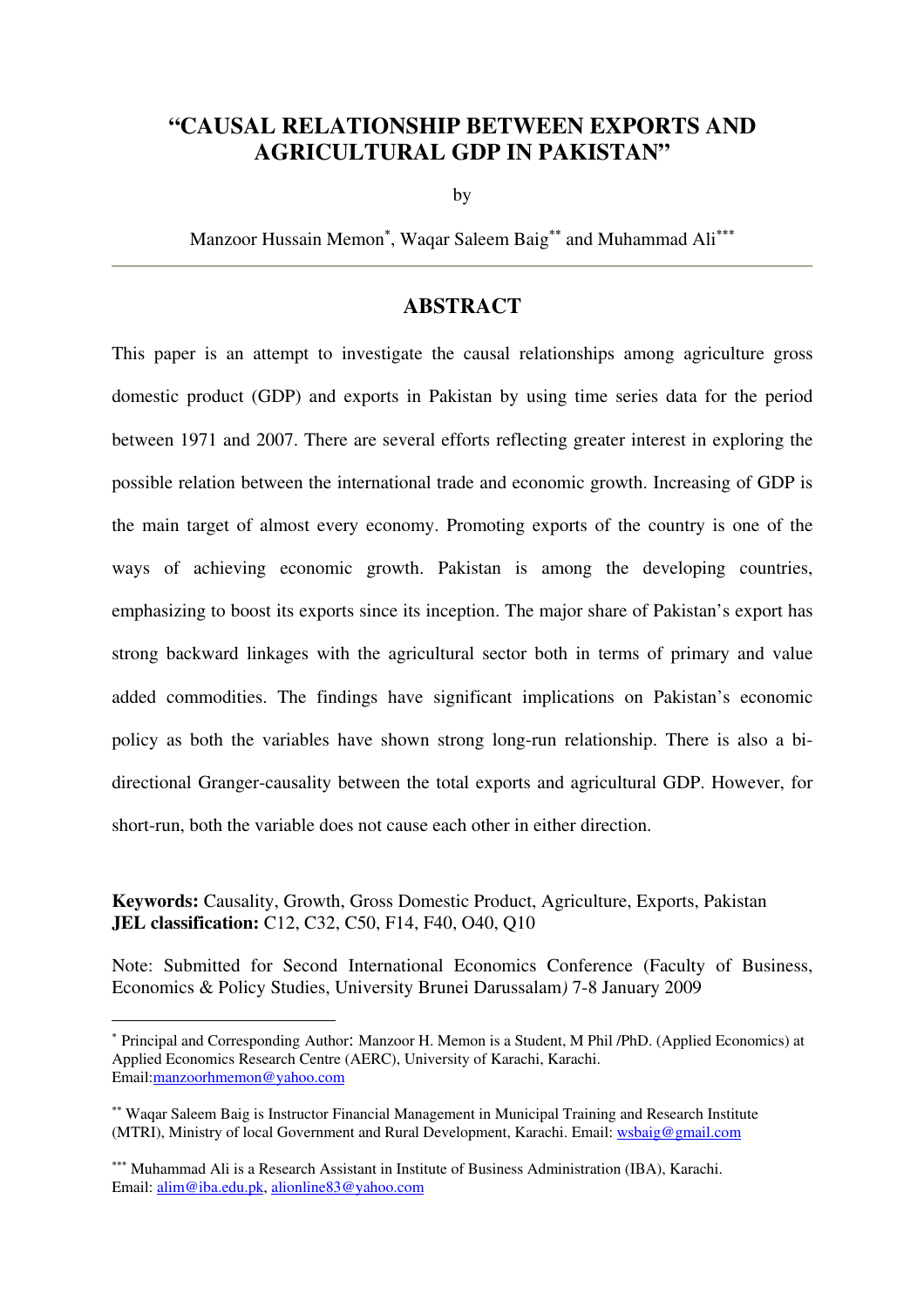#### **1. Introduction**

There has always been a debate among economist about the possible relationship between international trade and economic growth. Increasing GDP is one of the major targets of almost every economy (Shombe, 2005). There are several possible ways to achieve economic growth, also include international trade mainly foreign direct investment (FDI) and exports. The debatable question is in which direction country should focus on either to enhance exports for economic growth i.e. export-led growth or the other way around?

The agricultural growth is observed highly volatile both in Pakistan and globally, due to its high dependence on weather and other natural resources. In the decade of 70s, the average growth rate at world level and Pakistan was at 1.5% and 1.9% respectively, in 80's it increase to 2.6% and 4.4%, in 90's it declined to 1.9% and 4.2%, and in the first five years of the new millennium, the average growth rate was  $2.3\%$  and  $2.9\%$ .<sup>1</sup> This trend has given rise to concern about the capability of world agriculture production to keep up with the pace of population growth. This also has raised the issue for the world food security, particularly in the vulnerable regions of the developing countries.

On the other hand the exports of world has been growing at high pace during the last two decades, especially on behalf of increased importance and greater attention by foreign direct investment, as a growth enhancing component of less developed countries in particular. The world exports has been growing on an average of around 7% in last 4 decades, where as exports of Pakistan is growing at the same rate showing the stagnant share of Pakistan's total exports in the total world exports.<sup>2</sup>

 1 Author's Calculation, Data Source: World Development Indicator (2007)

 $2$  Ibid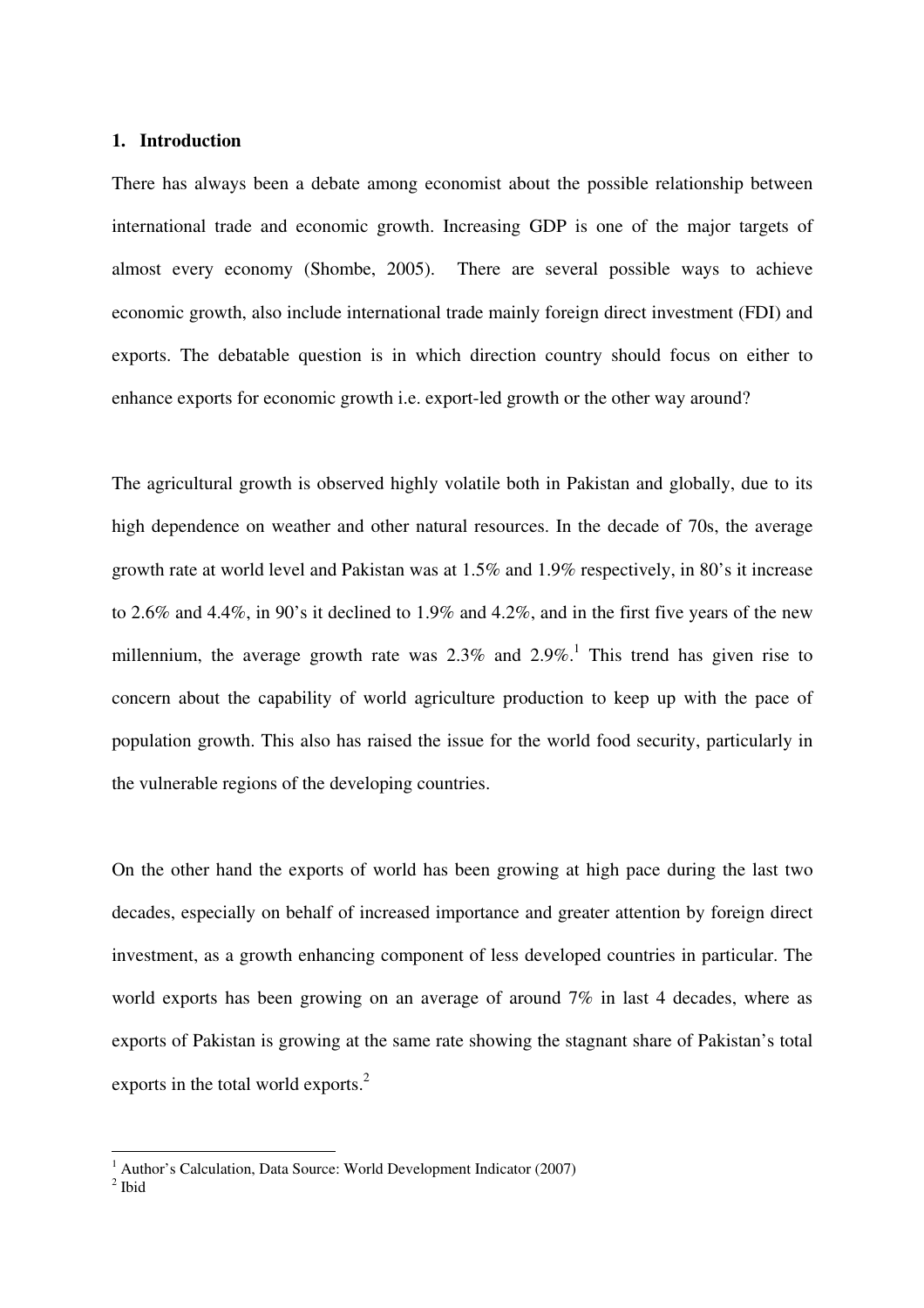Pakistan's agricultural sector is still dominant in the economy of Pakistan, despite of unsatisfactory performance and highly volatile (mixed trends) in growth pattern. The sector is still the important segment and expected to remain noteworthy in future. However, the agricultural production is still three to four times less as compared to some of the developed countries like Japan, Holland and USA. There are multiple causes for the low productivity of the sector, one of which is the yield per unit area; there is more than 60% of the potential yield gap in almost every commodity group in the country (Mellor, 1996). Lack of comprehensive policy for the agriculture sector, has also not allowed the sector to post consistent growth.



Author's Calculation; Data Source: Mellor (1996) and Agricultural Statistics of Pakistan (2006-07)

The sector not only meets the food demand of the growing population but also provide the raw materials for the expanding industrial sector. The sector also gaining importance in view of second generation growth concept of economy, as per contribution made by the small and medium enterprises in this sector. The sector employs much larger proportion of labor force accounting for around 45% of total labour force of the country.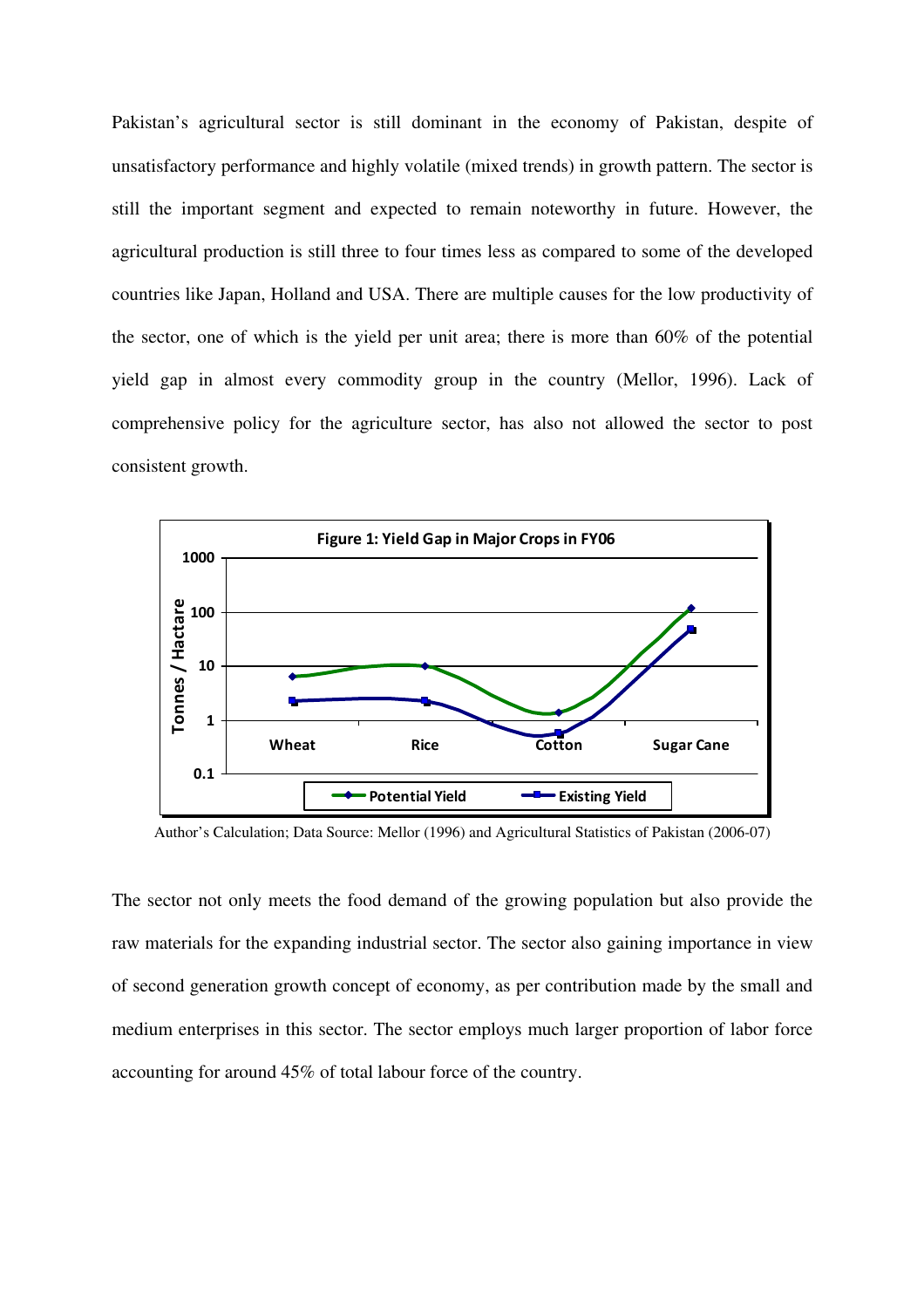Pakistan's Export mainly consists of agricultural commodities from which major proportion is of raw material which is transformed into the finished goods within the home country. Since 1971, on an average, the share of agriculture based commodities both in raw and value added form comprises of around 63% of total exports. However this share declined from 89% in 1974 to 56% in 2007.<sup>3</sup> Of the total share, the crop sector contributed major portion of the total agricultural related exports accounted for over 95% in last three decades. The share of the crop sector accounts for 60% in the total exports of the country better describe the reliance of exports on the agricultural sector. The importance of agriculture can further be analyzed from the fact that about 11% of the exports of Pakistan are Food products that are directly dependent on agriculture and 64% of the total Pakistani exports are based on textile that are again wholly dependent on agriculture (Ali, 2007).

The agricultural GDP comprises of four major sub sectors includes crops (major and minor), livestock, fisheries and forestry. The largest portion of the agricultural GDP is on account of crops and livestock with share of 48% and 49% respectively, followed by the fisheries and forestry by 4% and 9% respectively. However, in the late 90s and earlier, the crop sector was dominating and accounting for more than 50% of the total agricultural GDP.<sup>4</sup> Due to lack of importance and an improper agricultural policy in the crop sector, the sector started losing its share in the early years of new millennium. According to the world report, Pakistan's agricultural sector possesses the potential to be a lead sector in accelerating the economic growth as well as reducing the poverty in the country, however, historically, the sector has received less attention from the governments than other issues (Rizvi, 2002).

<sup>&</sup>lt;sup>3</sup> Author's Calculation, Data Source: Statistical Supplement, Economic Survey of Pakistan (2006-07)

<sup>4</sup> Ibid, Data Source: Agricultural Statistics of Pakistan ( 2006-07)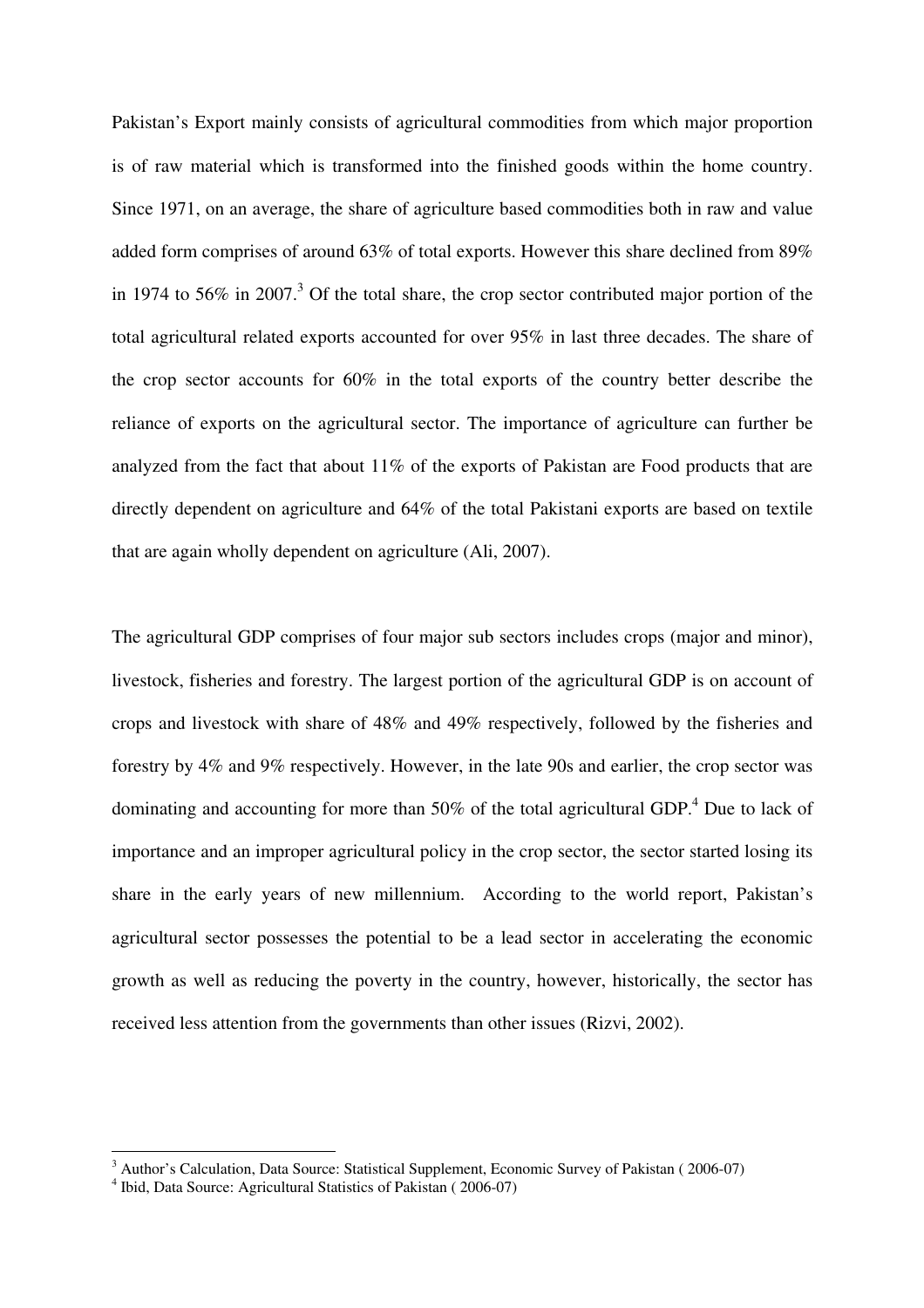Pakistan produces wheat, rice, cotton, sugarcane, maize and other cereal in sufficient quantities. Wheat is the major food grain, followed by rice, the second most important food grain in Pakistan. While cotton is an important cash crop of the country, as it is exported in sufficient quantity both in raw from and in value added form. Rice, sugarcane, tobacco, rapeseed and mustard are also large export earners. Pakistan is the ninth largest producer of wheat, 12th largest producer of rice, 5th largest producer of sugarcane and 4rth largest producer of cotton among the top producers in the world as per statistics of FY05.<sup>5</sup> Despite of the high volatility in the sector, Pakistan remains the top producer of the said major crops in the world economy. As far as the productivity is concern Pakistan ranks far below with reference to its total production in world economy. It ranked  $9<sup>th</sup>$ ,  $14<sup>th</sup>$ ,  $10<sup>th</sup>$  and  $14<sup>th</sup>$ , among the highest yield (tones/hectare) of wheat, rice, seed cotton and sugar cane respectively in FY05.<sup>6</sup>

Apart from the sector immediate economic contribution it also has indirect linkages with the other parts of the economy. The sector provides the raw materials for major industries, such as textile, sugar and to several other medium and small scale industries which account for about 50% of total value of industrial production (Alam, 2005). Any change in agricultural productivity, therefore, sends a ripple effect throughout the other sectors of the economy. The recent commodity inflation is one of the examples of the slowdown in the agricultural productivity due to many reasons; the world is also affected with the rise in inflation both in food and oil prices, in-turns reflected to some extent the impact of the sector.

Therefore, the main focus of the paper is to further analyze empirically the existence and direction of Granger causality and co-integration between agricultural GDP and the total exports to help the policy makers for having a better insight into economic growth and to

<sup>&</sup>lt;sup>5</sup> Ibid, Data source: http://www.fao.org and Agricultural Statistics of Pakistan (2006-07)

<sup>6</sup> Ibid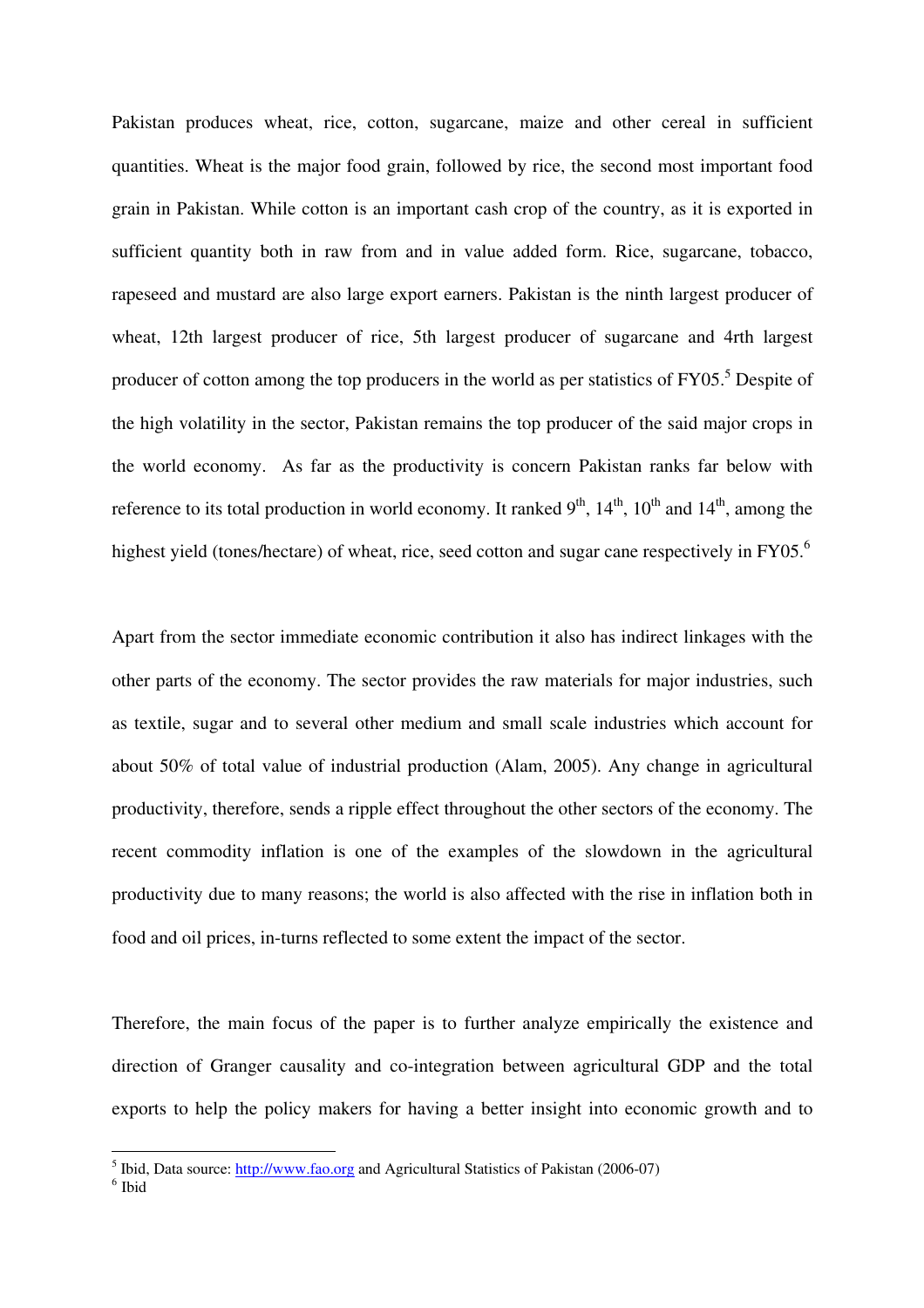formulate effective economic policies. The time has come to take strategic decisions where the world demand for food is expanding more rapidly than ever before in history.

## **2. Review of Selected Literature**

Econometric evidence has an important role to play in investigating the relationship between the economic growth and exports. There are several studies with a hypothesis of export-led growth in general; however, very few studies are conducted to find the relationship between the specific sectors of economic growth and exports in particular. In recent studies, export-led growth has been put forward and declared significant to development strategies. It is also believed that it leads to higher total-factor-productivity growth. Export-led growth gain its importance in some empirical studies as it is found that it also encourage FDI in countries, which in-turn leads to increase productivity and reduce inefficiencies.

The classical theory also argued about the importance of international trade in country's economic growth, and discussed the gains from specialization. These theoretical arguments by classical and neo-classical in later stage have been supported by different empirical studies. Stiglitz (2007) found that the export-led-growth and technology played an important role in success of two growing nations in the sub continent i.e. India and China.

Maneschiöld (2008) has examined the role of export in the economic growth process in Argentina, Brazil and Mexico using causality tests within an error-correction framework. The findings lend support to an export-oriented growth strategy in promoting an enhanced growth potential in these countries.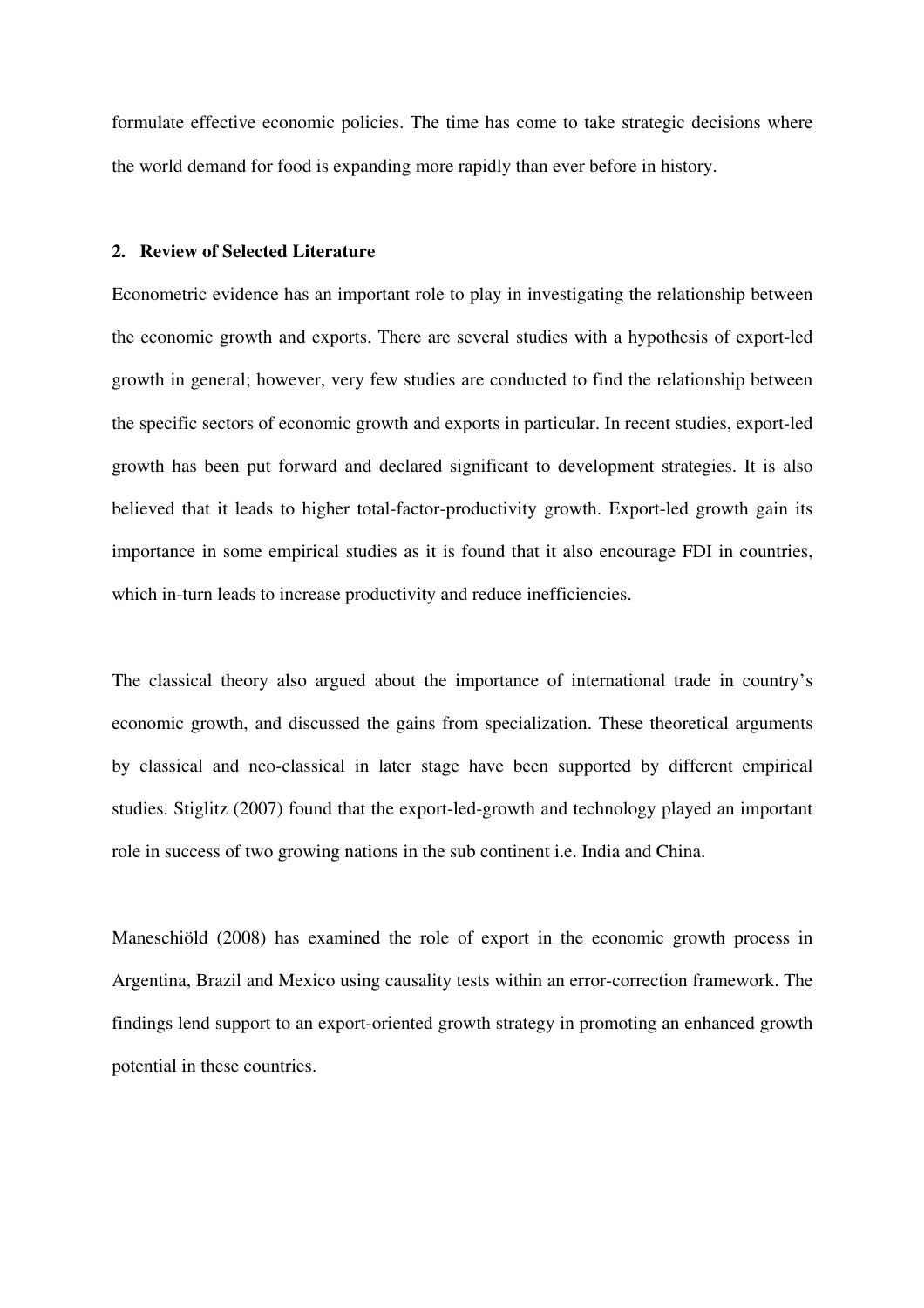Shombe (2005) investigated causal relationships among agriculture, manufacturing and exports in Tanzania using the time series data for the period between 1970 and 2005. The empirical results found the evidence of Granger causality where agriculture causes both exports and manufacturing. Khalafalla and Webb (2001) empirically test the export-led growth hypothesis for Malaysian economy undergoing major structural changes. They investigated the relationship between the exports and economic growth in Malaysia using the quarterly data from 1965-1996.

In Pakistan, several studies are conducted both on the agricultural sector and exports; however, none of them is on the relationship among the two main sectors of the economy. Bashir (2003) studied the impacts of economic reforms and trade liberalization on agricultural export performance in Pakistan. The author suggested that the agricultural export performance is more sensitive to the domestic factors, which changes due to economic reforms. Khan and Saqib (1993) established positive relationships between real GDP, real exports, real manufactured exports, and real primary exports in a study for Pakistan (Shombe, 2005).

Shirazi and Manap (2004) re-investigate the exports-economic growth nexus, using the data from 1960 to 2003 period. The results strongly support a long-run relationship among the three variables i.e. imports, export and output. As far as the causality between the exports and output growth is concerned, exports causes' output growth, but converse is not true. Ahmed and Martini (2000), in agricultural policy analysis in Pakistan, argued that both agricultural and industrial sector have to be in balance in order to sustain growth and ultimately development.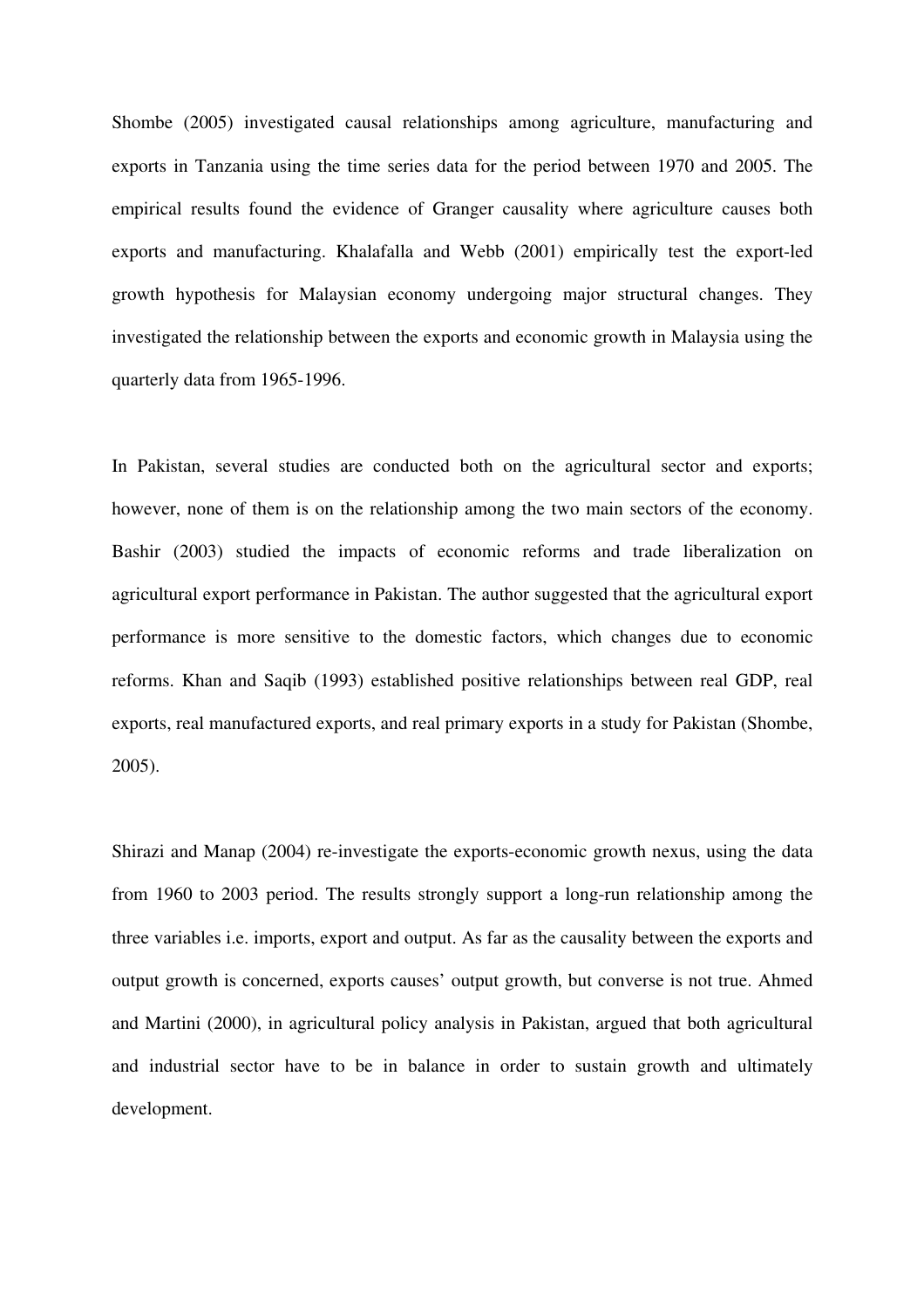Khan *et. al.* (1995) investigated the direction of causation between exports growth and economic growth using the granger causality test and co-integration methods. They find stable long-run two way relationship between total exports and output while one way relationship between output and primary exports. They also find the bi-directional causality between total exports growth and economic growth.

Kavoussi (1984) conducted his study on low -income and middle-income countries and found a positive relationship among the export growth and economic growth. They also found that export expansion is associated with economic performance and that one important cause of this association is the favourable impact of exports on TFP.

There are several studies conducted on the exports and economic growth, some of them are country specific and some are conducted on different economic regions. Most of them have found strong positive relationship between the export and economic growth for example Balassa (1978), Jung and Marsahll (1985), Keong *et. al.* (1998), McCarville and Nnadozie (1995).

However, there are few cases where there is no causality found as in the case of Argentina (Chow, 1987). Ahmad & Hanhirun (1996), Studied the cointegration and causality between the exports and economic growth, they found that there is no statistical evidence of a longterm relationship from exports to economic growth in the Association of Southeast Asian Nations (ASEAN) region. The findings from causality tests also support the conclusion that it is domestic economic growth that causes exports to grow in all member countries of the ASEAN, rather than growth being export-led.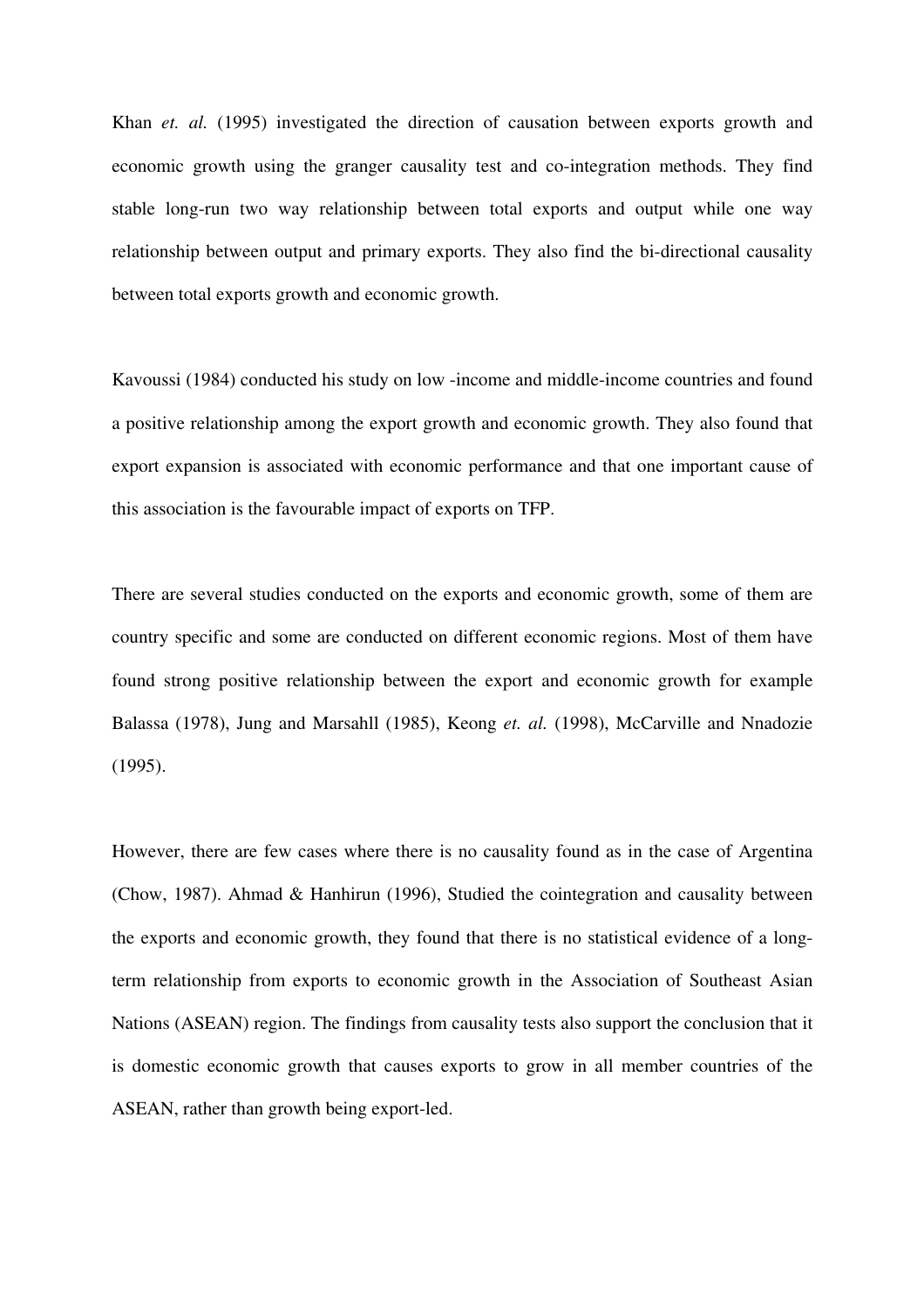Bahmani-Oskooee and Alse (1993) raises the reliability of the earlier studies, as they did not test for co-integration and did not establish that the economic time series were stationary, the results are questionable. They point out that Granger causal inference is invalid if the series used are co-integrated.

Traditionally, it has been assumed that exports are exogenous to domestic output but this could be an inappropriate assumption because output can also affect exports (Shombe, 2005).

### **3. Methodology Framework**

The paper is based on three hypotheses for testing the causality and co-integration for Pakistan (i) whether there is bi-directional causality between agricultural GDP and total export, (ii) whether there is unidirectional causality between the two variables, (iii) whether there is no causality between agricultural GDP and total exports (iv) whether there exists a long run relationship between agricultural GDP and total exports..

We have adopted different econometric approaches and methods to test the long run and short run relationships as well as causal relationship between the agricultural GDP and total exports. Annual data of the exports has been collected from Economic Survey of Pakistan (2006-07) and Agricultural GDP from Annual Reports (Various Issues) and Handbook of Statistics of Pakistan Economy, by State Bank of Pakistan (SBP).

The data used in the study are transformed in to natural log to minimize the variance in time series data set. The data series are denoted as lnAGDP (log of agricultural GDP) and lnEXPS (log of total exports).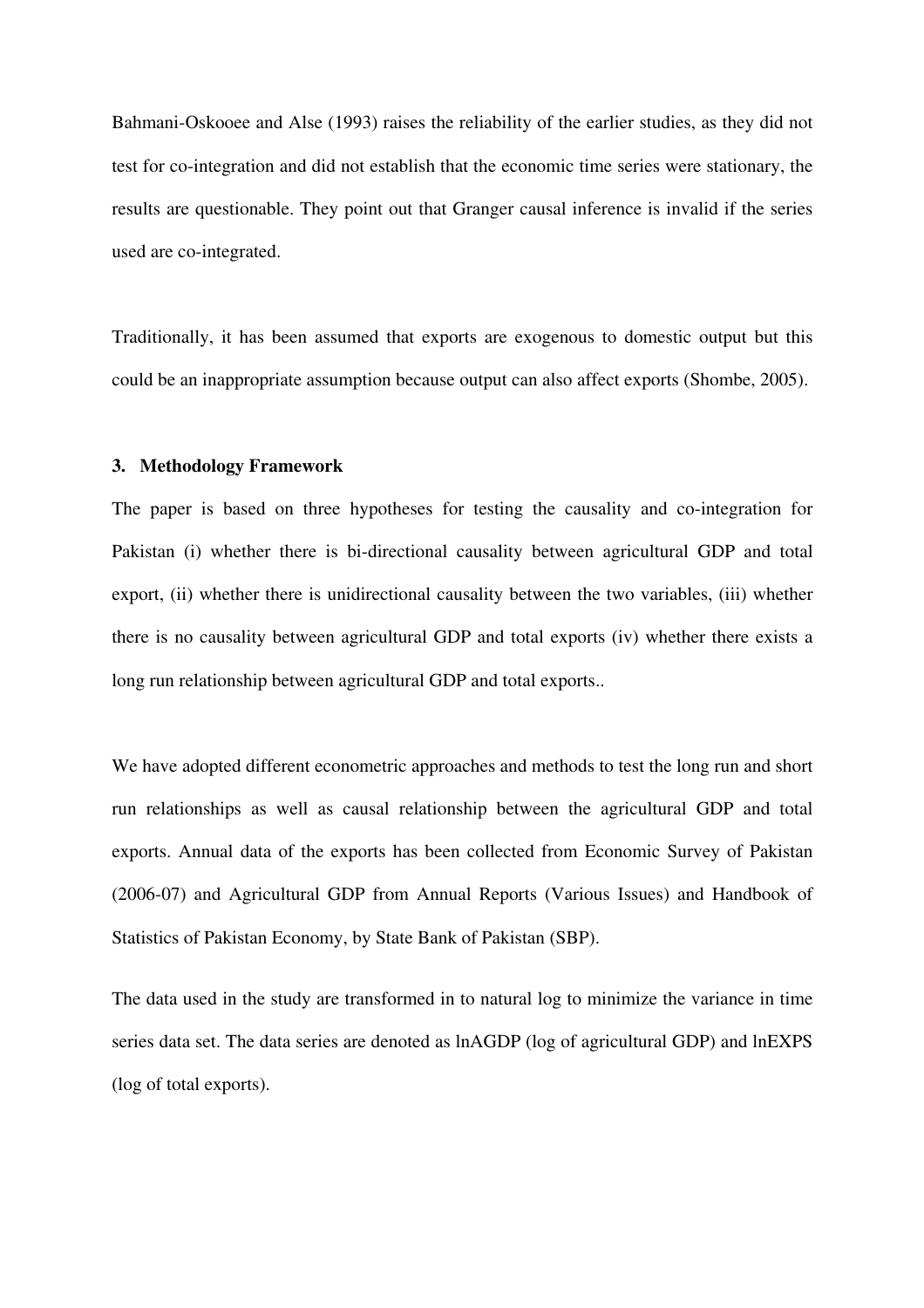To test the stationary of variables, we use the Augmented Dickey Fuller (ADF) test along with the newly developed Dickey-Fuller Generalized Least Square (DF-GLS) test. For time series data, ADF test are mostly used to test for unit root. Following equation checks the stationarity of time series data used in the study:

$$
\Delta y_{t} = \beta_1 + \beta_1 t + \alpha y_{t-1} + \gamma \sum_{t=1}^{n} \Delta y_{t-1} + \varepsilon_t
$$
\n(1)

Where  $\varepsilon_t$  is white nose error term in the model of unit root test, with a null hypothesis that variable has unit root. However, the test for the small sample size is not fully reliable as it rejects the null hypothesis when it is true and accept when false, and this is mainly due to its size and power properties (Dejong et al, 1992 & Harris, 2003).

To avoid the situation, Dickey-Fuller Generalized Least Square (DF-GLS) is also used. This test could solve the problem of the data size and power properties. The newly developed test is also called as the de-trending test, developed by Elliot et al. (1996). The follows the calculation of order of integration of  $y_t$  and enhance the power of ADF test. The test is based on null hypothesis  $H_0$ :  $\alpha = 0$  in the regression:

$$
\Delta y_t^d = \alpha^* y_{t-1}^d + \alpha_1^* \Delta y_{t-1}^d + \dots + \alpha_{p-1}^* \Delta y_{t-p+1}^d + \eta_t
$$
\n(2)\nWhere  $y_t^d$  is the de-trended series

 The next step is to investigate the relationship both in the long and short run. There are several econometric techniques to investigate the long run relation ship among the macroeconomic variables. The co-integration techniques comprises of uni-variate co-integration includes Engle-Granger (1987) and Fully Modified Ordinary Least Squares (FMOLS) of Philips and Hansen (1990); and multivariate co-integration techniques includes Johansen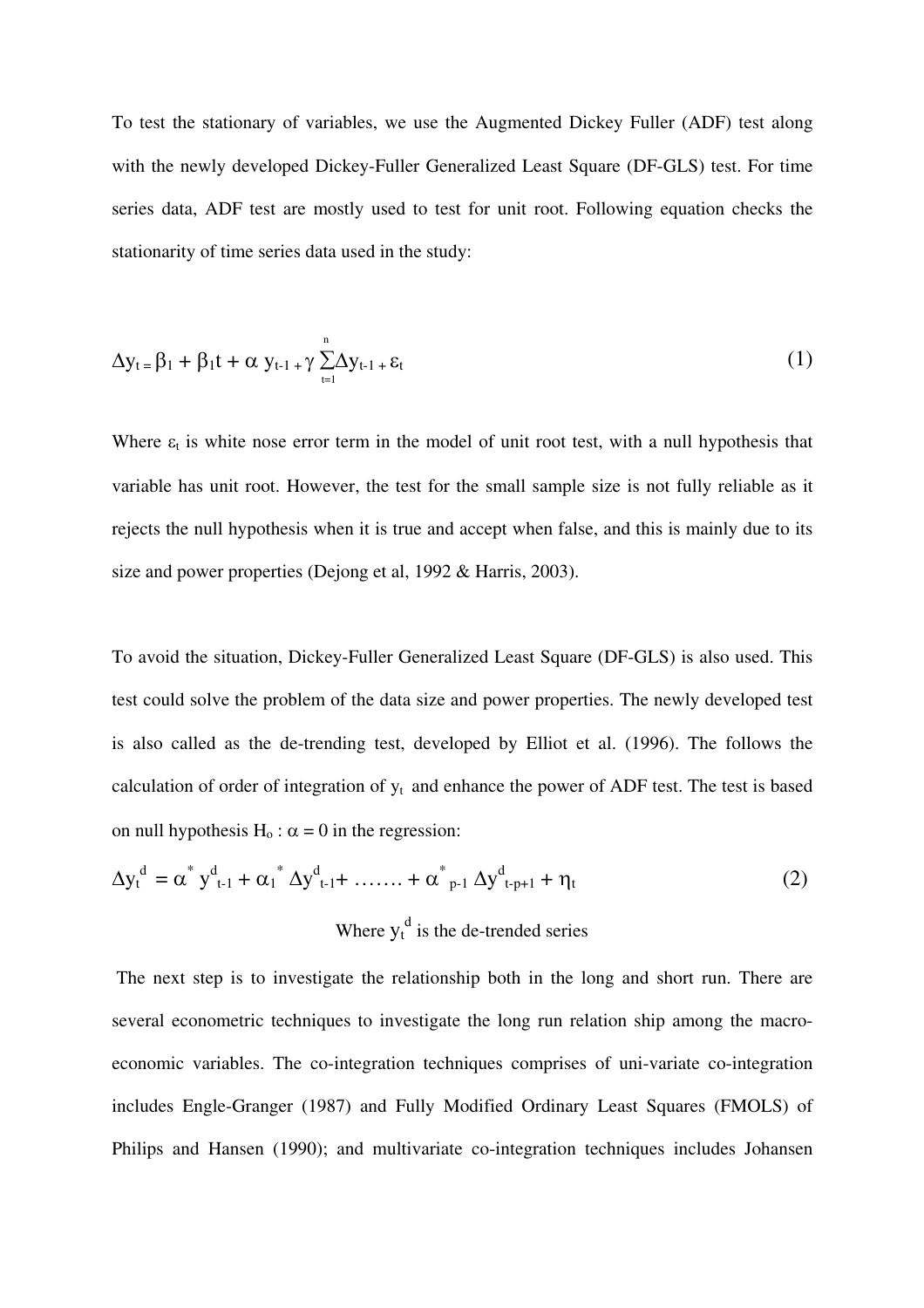(1988); Johansen & Juselius (1990); and Johansen's (1995). These are also commonly used methods for conducting co-integration tests. However, in recent years, the autoregressive distributed lag (ARDL) model approach, developed by Pesaran and Shin (1996 and 1988), Pesaran *et. al.* (1996) and Pesaran *et. al.* (2001) has become more popular and preferred to other conventional co-integration approaches.

The main reason for applying the new techniques of ARDL, discussed in several studies, is that it can be applied irrespective of the order of integration i.e. purely  $I(0)$ , purely  $I(1)$  or mutually co-integrated (and in small samples) while other cointegration techniques require all variables be of equal degree of integration i.e. either purely I(0) or I(1) (and large samples). All the variables are assumed to be endogenous in the said approach. In this study we employed the Pesaran *et. al.* (2001) approach to investigate the existence of a long-run relationship in the form of unrestricted error correction model for each variable as follows:

$$
\Delta \ln A GDP_{t} = \beta_1 + \sum_{i=1}^{n} \alpha_1 \Delta \ln A GDP_{t-i} + \sum_{i=0}^{n} \alpha_2 \Delta \ln EXPS_{t-i} + \delta_1 \ln A GDP_{t-1} + \delta_2 \ln EXPS_{t-1} + \epsilon_{1t} \quad (3)
$$

$$
\Delta lnEXPS_{t} = \beta_1 + \sum_{i=1}^{n} \alpha_3 \Delta lnEXPS_{t-i} + \sum_{i=0}^{n} \alpha_4 \Delta lnAGDP_{t-i} + \delta_3 lnEXPS_{t-1} + \delta_4 lnAGDP_{t-1} + \epsilon_{2t}
$$
 (4)

Where lnAGDP is the nominal Agricultural GDP in natural log, lnEXPS is the nominal exports in natural log, while  $\varepsilon_{1t}$  and  $\varepsilon_{2t}$  are error terms in the model. The parameters  $\delta_i$  where i  $= 1, 2, 3, 4$  are the corresponding long-run multipliers,  $\alpha_i$  where i=1, 2, 3, 4 are the short dynamic coefficients of the underlying ARDL model. We test the null hypothesis of no cointegration i.e. H<sub>0</sub> :  $\delta_i = 0$  or  $\delta_1 = \delta_2 = 0$  in equation 3 and H<sub>0</sub> :  $\delta_i = 0$  or  $\delta_3 = \delta_4 = 0$  in equation 4, against the alternative using the F-test with critical values tabulated by Pesaran and Pesaran (1997) and Pesaran *et al* (2001).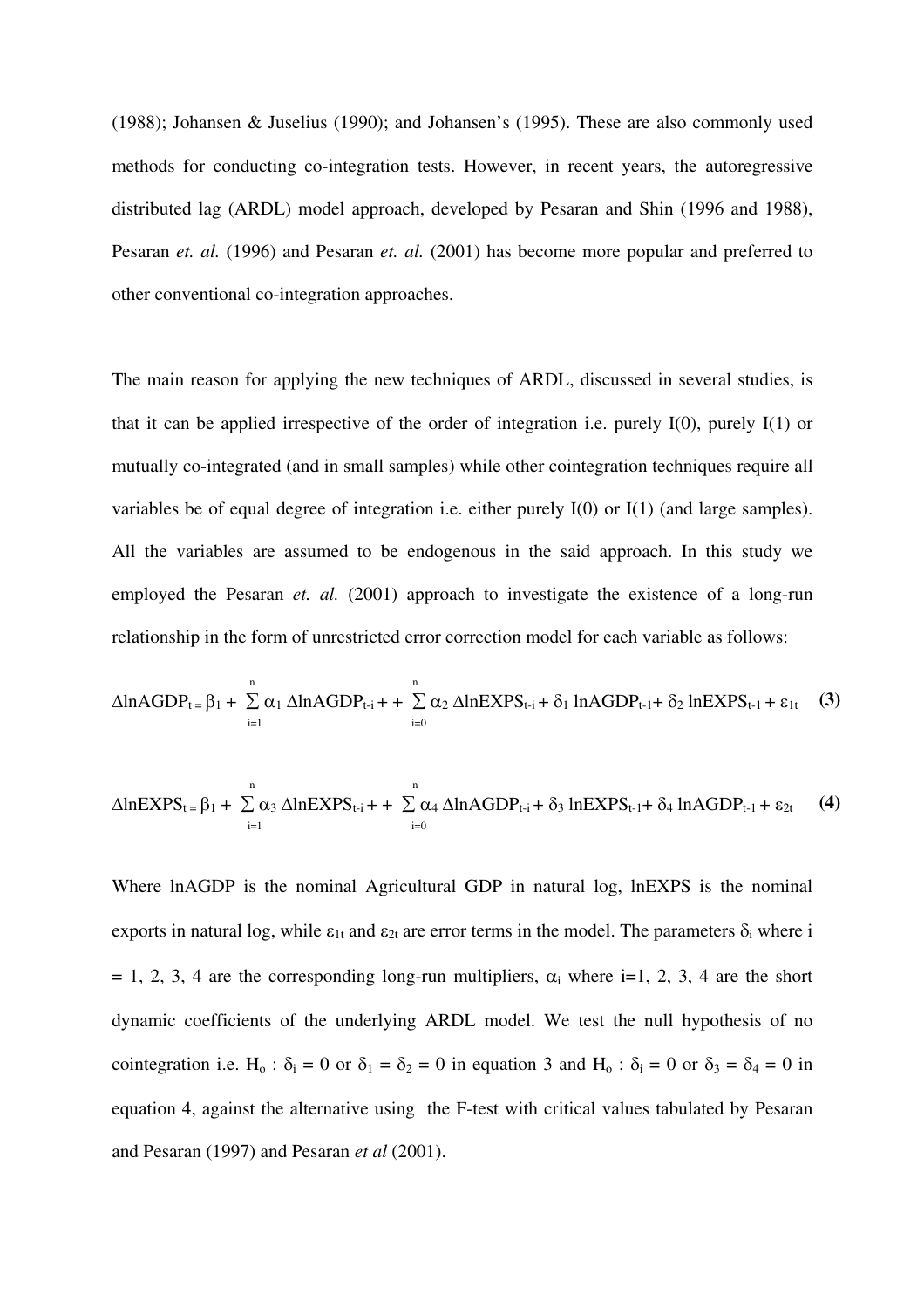The ARDL approach involves two steps for estimating the long run relationship (Pesaran *et. al.*, 2001), first step is to investigate the long run relationship among the variables specified in the equation, and the second step is to estimate short run bi-directional causality. The second step is only applied when existence of long run relationship found in the fist step (Narayan *et. al*. 2005). Two sets of asymptotic critical values are provided by Pesaran and Pesaran (1997) and Pesaran *et. al.* (2001). The first set assumes that all variables are I(0) while the second based on the assumption of I(1). The null hypothesis of the no cointegration will be rejected if the calculated F-statistic is greater than the upper bound critical value, implying that there exists long run relationship among the variables. If the computed statistics is less than the lower bound critical values, we cannot reject the null hypothesis. Lastly, if the computed Fstatistics falls with in the two bound critical values discussed above, we can not conclude i.e. the result will be inconclusive.

The granger causality test augmented with a lagged error-correction term (ECM) was also conducted in the final stage. If long run relationship exists among the variables specified, there must be granger causality in at least one direction (Engle-Granger, 1987). To avoid misleading in the presence of co-integration, granger causality is not conducted at first difference through vector auto regression (VAR) method. The inclusion of an additional variable the error correction term to VAR method, would also help in capturing the long run relationship among the variables. The ECM is formulated in bi-variate *pth* order vector errorcorrection (VECM), as follows:

$$
\begin{pmatrix}\n\Delta \ln \text{AGDP}_{t} \\
\Delta \ln \text{EXPS}_{t}\n\end{pmatrix} = \begin{pmatrix}\n\beta_{1} \\
\beta_{2}\n\end{pmatrix} + \sum_{i=1}^{n} \begin{pmatrix}\n\alpha_{11i} & \alpha_{12i} \\
\alpha_{21i} & \alpha_{22i}\n\end{pmatrix} \begin{pmatrix}\n\Delta \ln \text{AGDP}_{t-i} \\
\Delta \ln \text{EXPS}_{t-i}\n\end{pmatrix} + \begin{pmatrix}\n\alpha_{1} \\
\alpha_{2}\n\end{pmatrix} \begin{pmatrix}\n\text{ECM}_{t-1} \\
\alpha_{2}\n\end{pmatrix} + \begin{pmatrix}\n\epsilon_{1} \\
\epsilon_{2}\n\end{pmatrix}
$$
\n(5)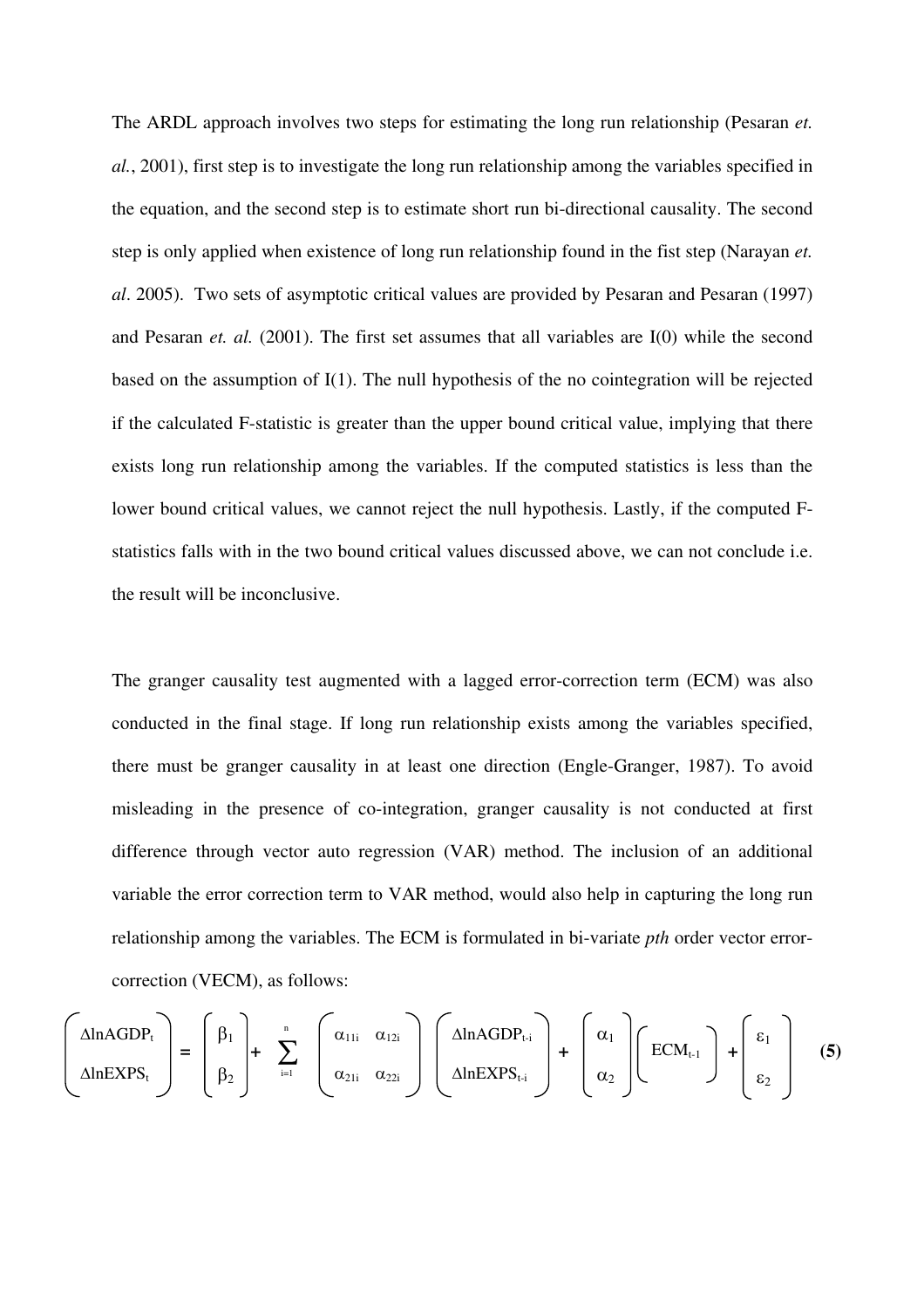ECM  $_{t-1}$  represents the error correction term derived from long-run con-integration equation through a newly developed technique of ARDL,  $\beta_i(i=1, 2)$  are constant terms, and  $\epsilon_i$  (i=1, 2) are the serially uncorrelated random disturbance term with mean zero. Long causality can also be revealed through the model specified in equation (5), with the significance of the lagged ECM by t test, while the short run causality with the help of F-statistics or Wald test, will be taken from the significance of joint test with an application of lags of explanatory variables in the model.

#### **4. Empirical Results**

Though there is no requirement to run the unit root test in ARDL application for long run and short run relationship, but, we run the test of stationarity as we may also apply some conventional techniques if the order of integration will remain the same for the defined variables. The statistics given in table-1, illustrates, in ADF test, variables have not shown the unit root problem and are stationary both at the level and after first differencing. However, applying the DF-GLS, the variables have shown the unit root problem at level and are stationary after first differencing. Due to difference in the results of two test of unit root, and the order of integration is not clear, we applied the best fitted approach of ARDL.

| Unit Root Test Results<br>Table-1: |                 |                            |             |                            |
|------------------------------------|-----------------|----------------------------|-------------|----------------------------|
| Variables                          | <b>ADF TEST</b> |                            | DF-GLS TEST |                            |
|                                    | Level           | 1 <sup>st</sup> Difference | Level       | 1 <sup>st</sup> Difference |
| lnAGDP                             | $-4.896320*$    | $-5.588741*$               |             | $-5.45812*$                |
| $ln$ EXPS                          | 5.045777*       | $-8.699397*$               | $-2.544860$ | -4.332842*                 |

*\* Significance at 1% level* 

The lag order has been selected on the both Schwarz Criterion (SC) & Hannan-Quinn Information Criterion (HQ) and estimated results as given in table-2, did not allow us to take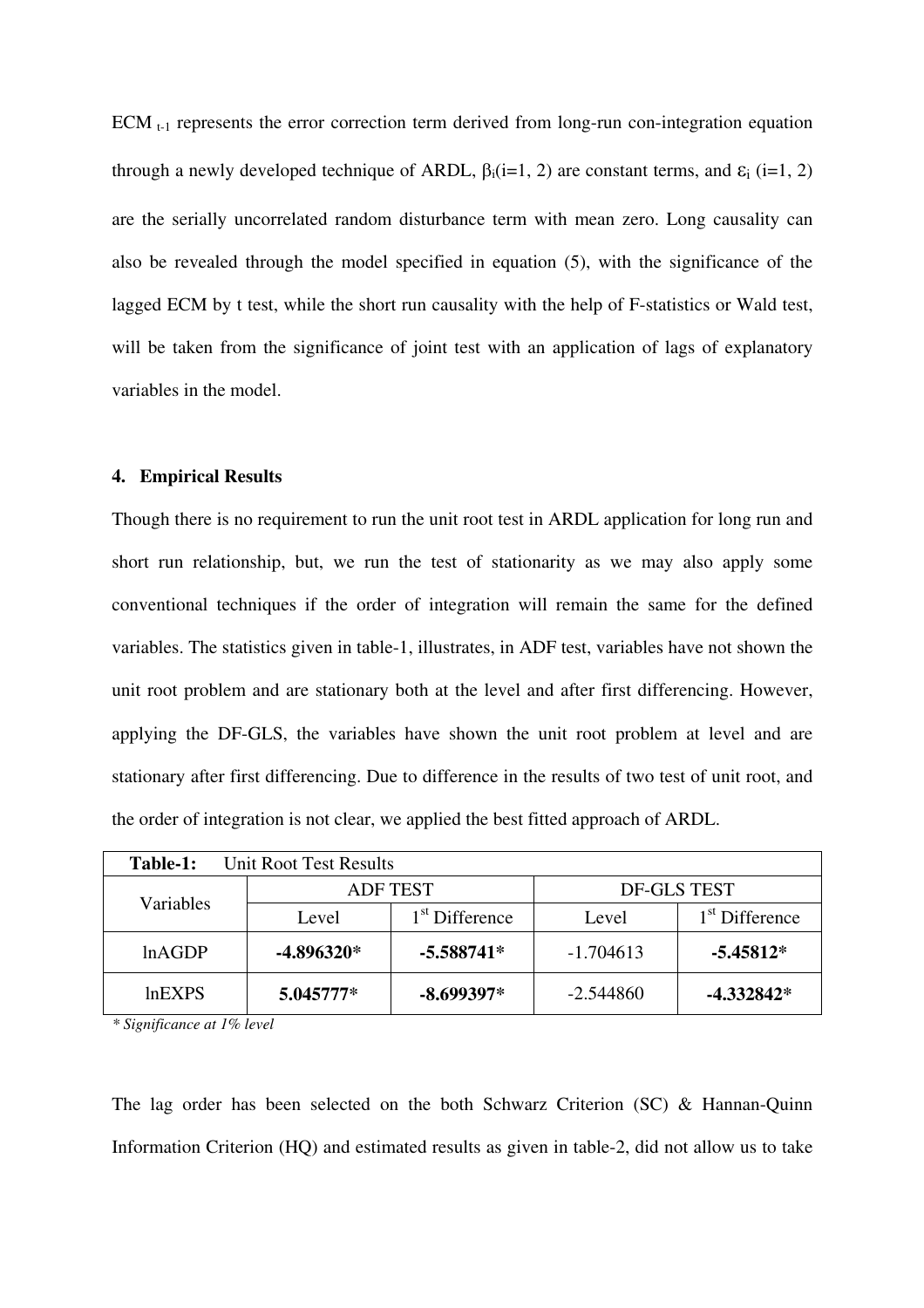more than one lag because of small data. It is worthwhile notifying that SC is a better measure of choosing lag lengths since it imposes a harsher penalty of adding more restrictions (Gujarati, 2003).

| Table-2: | <b>Optimal Lag Selection</b> |                            |             |                            |
|----------|------------------------------|----------------------------|-------------|----------------------------|
| Lag      | <b>AIC</b>                   | <b>SC</b>                  | HQ          | Log-Likelihood             |
|          | Level                        | 1 <sup>st</sup> Difference | Level       | 1 <sup>st</sup> Difference |
|          | $-4.900717*$                 | $-4.631360*$               | -4.808859*  | 89.31220                   |
|          | $-4.706588$                  | $-4.257658$                | $-4.553490$ | 90.01199                   |
| 3        | $-4.670915$                  | $-4.042414$                | $-4.456578$ | 93.40556                   |

*\* indicates lag order selected by the criterion* 

AIC: Akaike Information Criterion, SC: Schwarz Criterion, & HQ: Hannan-Quinn Information Criterion

Going further, we applied the ARDL approach to find out the long run relationship among the

variables, the statistics are given in table-3.

| Table-3:<br>Bound Testing for Co-integration |                                 |                    |                                  |                                    |
|----------------------------------------------|---------------------------------|--------------------|----------------------------------|------------------------------------|
| Dependent Variable(s)                        |                                 |                    | <b>F-Statistics</b>              | <b>Wald Test</b>                   |
| $\triangle$ lnAGDP                           |                                 |                    | $F(2,34)=6.76**$<br>$P = 0.0039$ | $F(2,29) = 5.602$<br>$P = 0.0088$  |
| $\triangle$ lnEXPS                           |                                 |                    | $F(2,34)=9.15*$<br>$P \le 0.001$ | $F(2,29) = 8.083*$<br>$P = 0.0016$ |
| <b>Critical Value</b>                        | Pesaran <i>et al</i> $(2001)^1$ |                    | Narayan P $(2005)^n$             |                                    |
|                                              | Lower Bound                     | <b>Upper Bound</b> | Lower Bound                      | <b>Upper Bound</b>                 |
| $1\%$                                        | 8.74                            | 9.63               | 10.150                           | 11.230                             |
| $5\%$                                        | 6.56                            | 7.30               | 7.080                            | 7.910                              |
| $10\%$                                       | 5.59                            | 6.26               | 5.915                            | 6.630                              |

*\* (\*\*) Significant at 5% (10%), according to Pesaran et. al., 2001* 

<sup>i</sup> Table CI (V): Unrestricted Intercept & Unrestricted Trend, (Pesaran *et. al.* 2001, 301)

if Table CI (V): Unrestricted Intercept & Unrestricted Trend, (Narayan, 2005, 1990)

The results through an estimation of F-statistics, indicates the long run relationship among the variables in both directions, and there are two co-integrating vectors between the exports growth and agricultural GDP growth.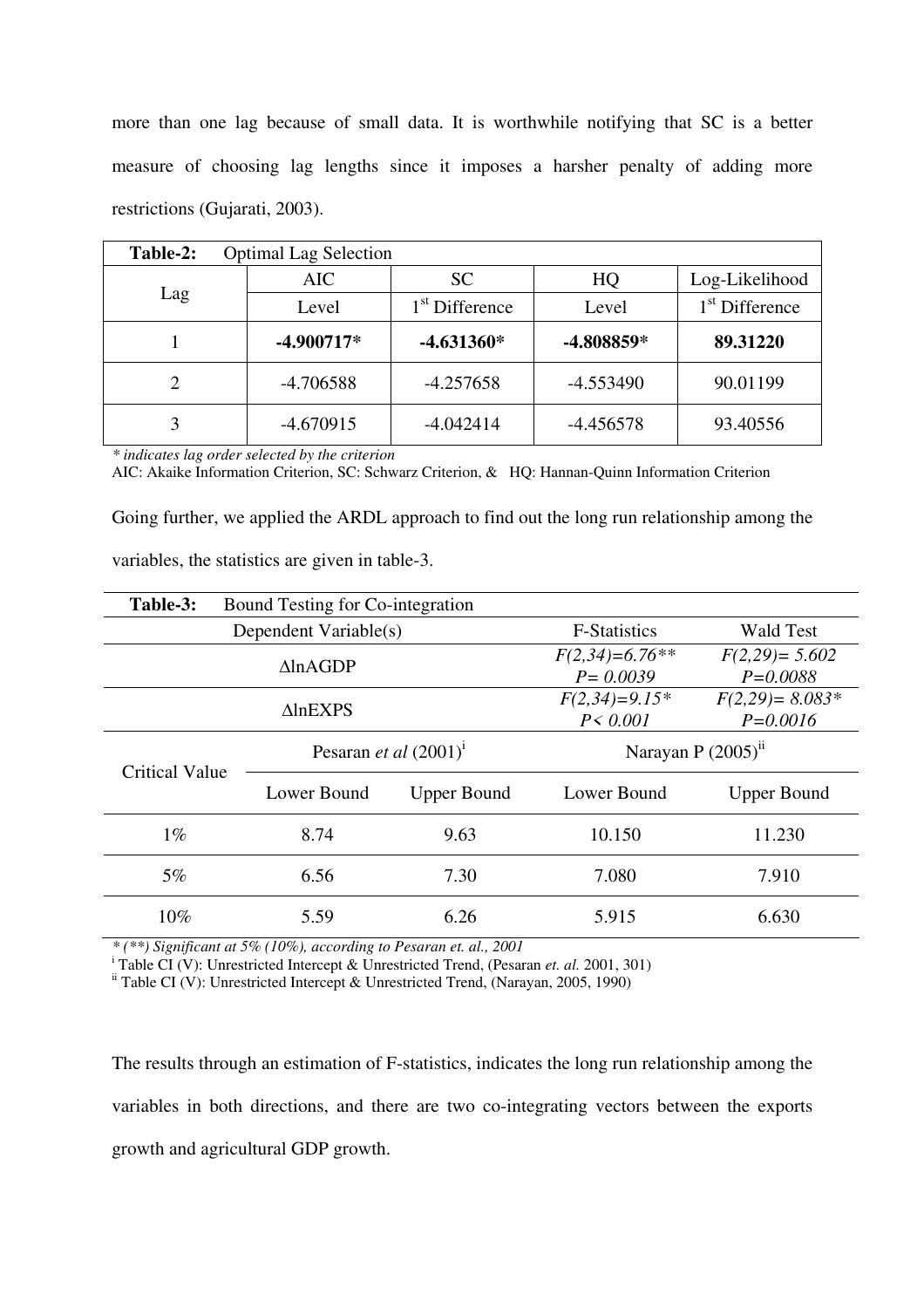Granger causality test has been conducted using VAR and VECM. The VAR test implied, as indicated in table-4, there is a bi-directional causality found among the two variables. The agricultural GDP strongly influence the exports and causation from exports to agricultural GDP, both are significant at 1% level.

| <b>Table-4:</b>                           | Engle-Granger Causality Test (VAR)  |                                    |
|-------------------------------------------|-------------------------------------|------------------------------------|
| <b>Variables</b>                          | lnAGDP                              | <b>lnEXPS</b>                      |
| lnAGDP                                    |                                     | $F(1,36)=11.174*$<br>$P = 0.00212$ |
| ln <sub>EXPS</sub>                        | $F(1,36)=7.09264*$<br>$P = 0.01187$ |                                    |
| $\sim$ $\sim$ $\sim$ $\sim$ $\sim$ $\sim$ |                                     |                                    |

*\* Significant at 1% level* 

To estimate the short-run dynamics and the granger causality using VECM among the natural log of agricultural GDP and total exports, results are exhibited in Table-5. We have employed F-test on lagged variables that show no causality in either direction. However, the error correction term in both equations, shows the pace of adjustment in the long run in the occurrence of shock in either variable. In Result (5a), shock in exports in the short run, then the agricultural GDP will adjusted with the pace of 26% (0.26) per year. Whereas the result in (5b); shows the adjustment with a higher pace of  $63\%$  (0.63), due to the shock in agricultural sector of Pakistan.

| Table-5:                       |  | Engle-Granger Causality Test (VECM) / ARDL Short Run Causality |                    |                                           |      |
|--------------------------------|--|----------------------------------------------------------------|--------------------|-------------------------------------------|------|
| Variables                      |  | $\triangle$ lnAGDP                                             | $\triangle$ lnEXPS | $ECM_{t-1}$                               |      |
| $\triangle$ ln $\triangle$ GDP |  |                                                                | $F(2,30)=1.55$ ns  | $-0.26$<br>$t(34) = -3.722*$<br>P < 0.001 | (5a) |
| <b>AlnEXPS</b>                 |  | $F(2,30)=1.67$ ns                                              |                    | $-0.63$<br>$t(34) = -3.76*$<br>P < 0.001  | (5b) |
| * Significant at 1% level,     |  |                                                                |                    | ns<br>Not Significant                     |      |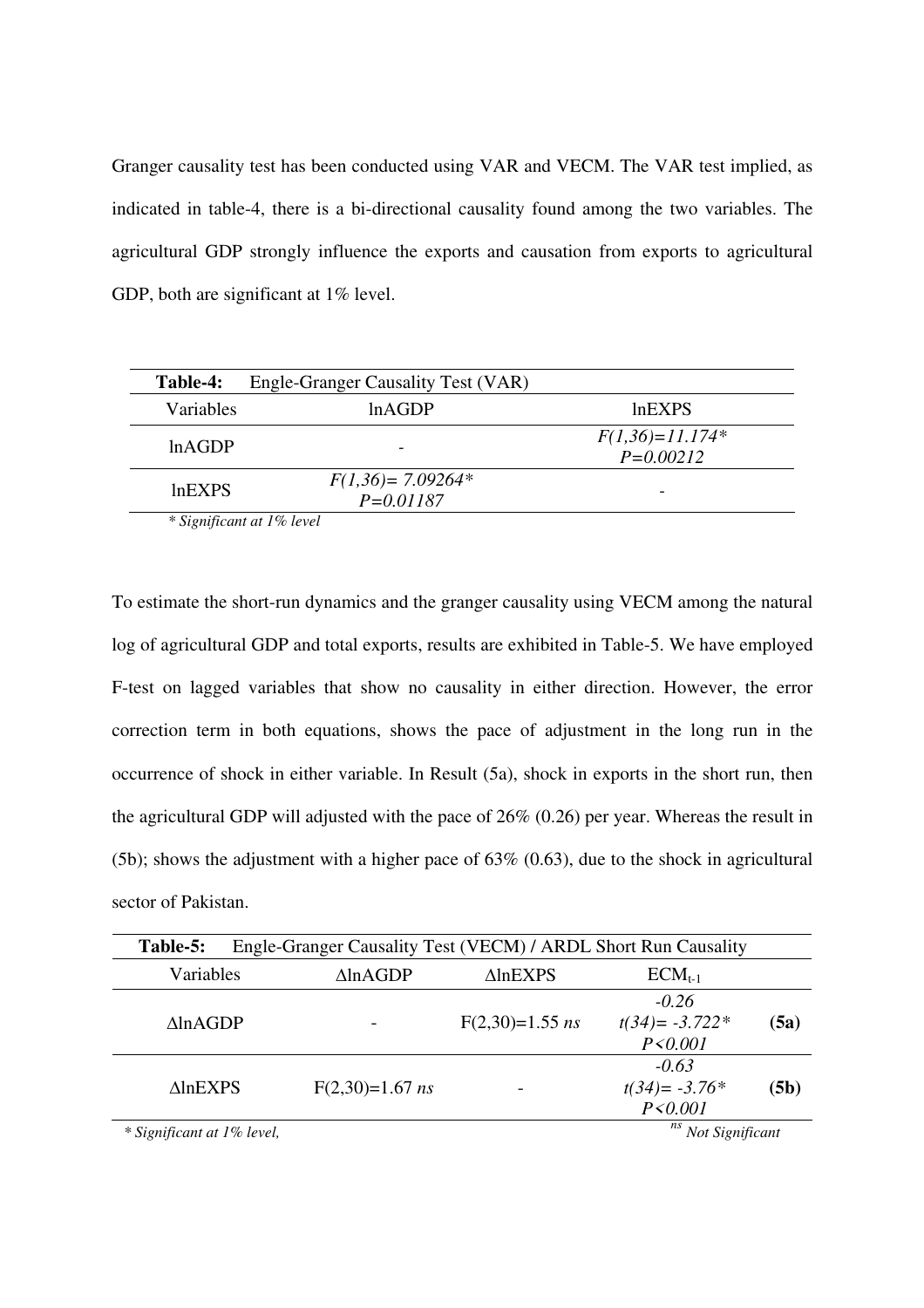### **5. Conclusion and Policy Implications**

The findings suggest that there is a long-run relationship exists between the two major sectors of the economy. The results are robust indicating that agricultural GDP is an important wheel for enhancing exports of the country. Engle-Granger Causality estimation also confirms the bi-directional causality among the variables under consideration. Whereas in short run analysis, there is no short run causality among the variables. The ARDL short run result suggest the sensitivity of Agricultural GDP with respect to the short run shock in the exports of Pakistan i.e. pace of adjustment needed much more time to adjust with shock. The reason behind the short result is because of the forward linkages of agricultural sector with the manufacturing sector for value addition. The short run result further opens the avenues of research in terms of relationship among the manufacturing GDP and total exports of Pakistan, as well as the relationship among the two GDPs of the country i.e. agricultural GDP and manufacturing GDP. These studies may enable to answer the reason of no short run causality in our study.

As far as the policy implications are concerned, agricultural sector plays an important role either directly or indirectly in gearing the economic growth. The sector fulfills the domestic demand in terms of food and raw material for domestic industry but also a source of foreign exchange earnings of the country. Despite of its strategic importance, the sector is neglected both at policy level as well as in social reforms. In order to increase exports, to maintain existing level of production and to increase the total-factor-productivity (TFP), there is a need of allocation of sufficient funds for Research and Development (R&D) activities.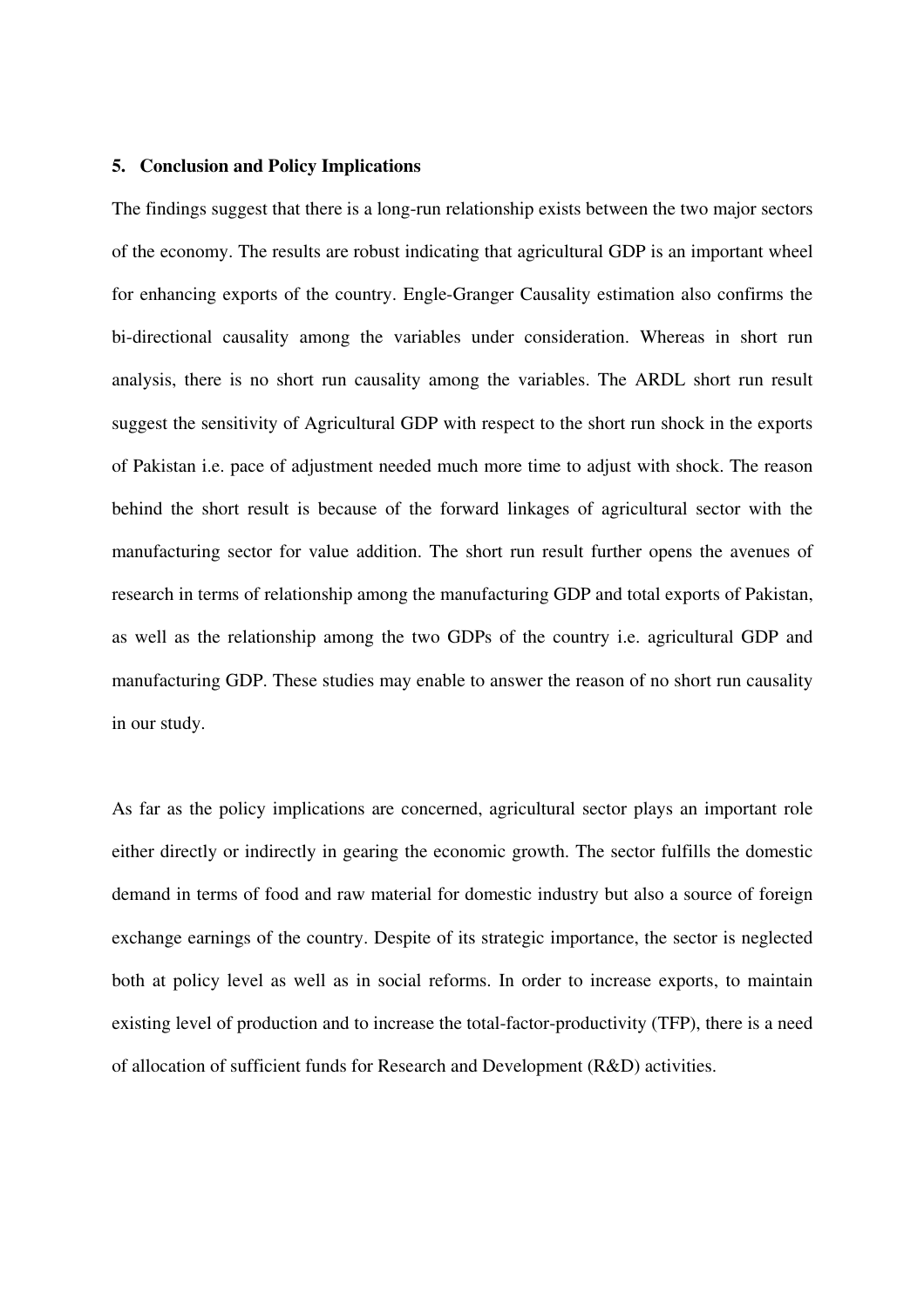Most of the industrial sectors have backward linkages to the agriculture sector, where growth may be affected on account of an inconsistent growth pattern in the sector. Rising commodity prices both domestically & internationally make a strong case for developing the local agricultural sector.

Government should put more emphasis on the agriculture sector by encouraging the farmers and other economic agents linked with the sector. The government should also encourage the concept of corporate farming particularly to small and medium size farmers. There is a need to develop comprehensive policies to give confidence both the domestic investors as well as the foreign investors.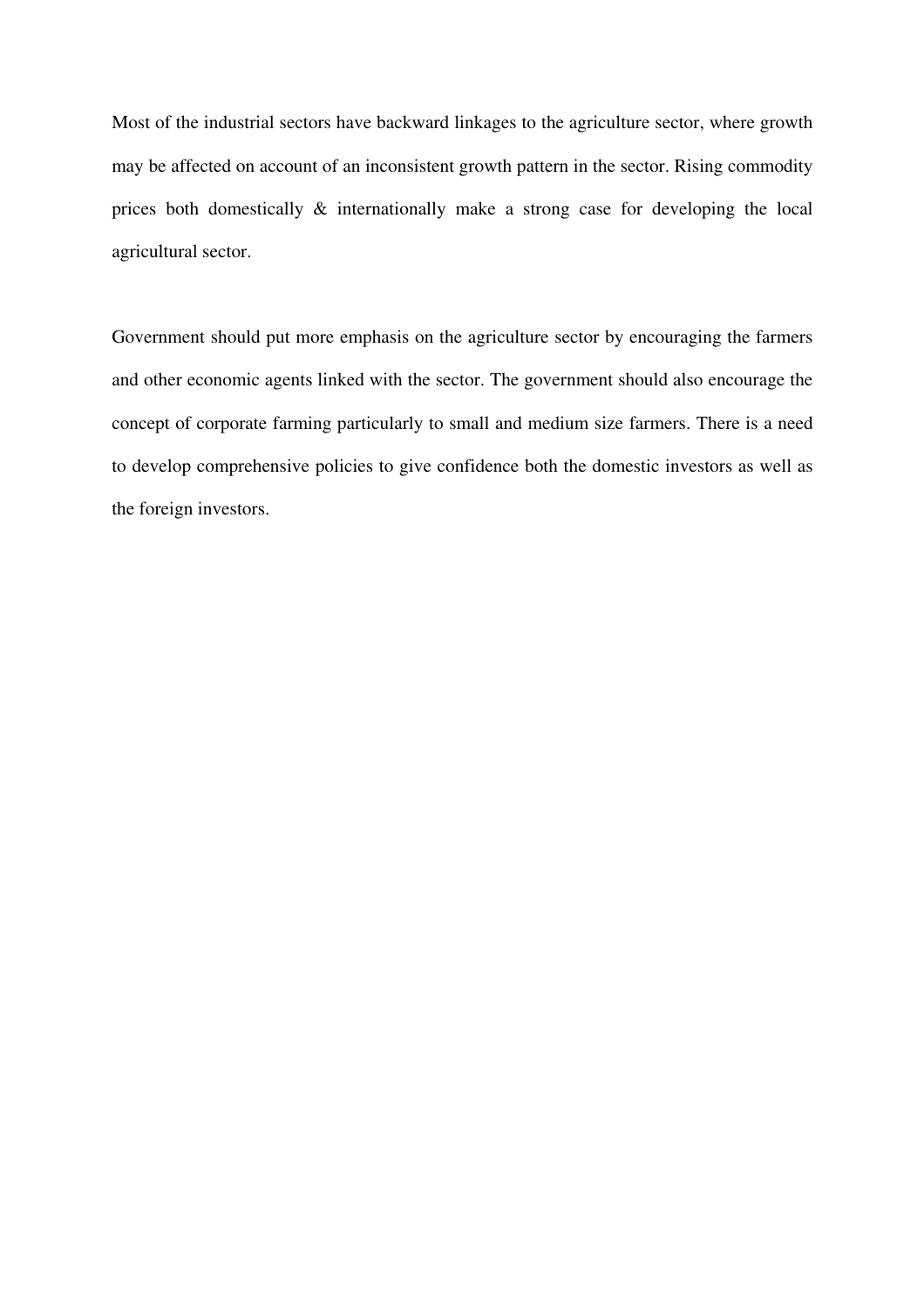# **References**

Ahmad, J., & Hanhirun, S. (1996) *Cointegration and Causality between Exports and Economic Growth: Evidence from ASEAN Countries, The Canadian Journal of Economics, Vol. 29,* S413 - S416

Ahmad, S., & Martini, R. P. (2000) *Agricultural Policy Analysis in Pakistan: Illustrations in the use of the Policy Analysis Matrix, Centre for Management and Economic Research,*  Lahore University of Management Sciences, Working Paper No. 27, 1-28

Alam, S. M. (2005, May 9) Pakistan Agriculture - 2005. Pakistan & Gulf Economist

Ali, S. A. (2007, September 17) Agriculture output is the key to its productivity and exports. Pakistan & Gulf Economist

Anderson, J.R. (1999) *Institutional Reforms for Getting an Agricultural Knowledge System to Play Its Role in Economic Growth, Pakistan Development Review,* 38(4): 333-50

Bahmani-Oskooee, M. & Alse, J. (1993) *Export growth and economic growth: an application of co-integration and error-correction modelling, The Journal of Developing Areas, 27,* 535- 42.

Balassa, B. (1978) *Exports and Economic Growth: Further Evidence, Journal of Development Economics, Vol. 5:* 181-189

Bashir, Z. (2000) *The Role of Agricultural Growth in South Asian Countries and the Affordability of Food: An Inter-country Analysis: Comments, Pakistan Development Review, 39(4):* 751-75

Bashir, Z. (2003) *The Impacts of Economic Reforms and Trade Liberalisation on Agricultural Export Performance in Pakistan, Pakistan-Development-Review, 42(4):* 941-59

Chow, P. C. Y. (1987) *Causality between export growth and industrial performance: evidence from the NICs, Journal of Development Economics,* 26, 55-63.

Chishti, A. F. & Malik, W. (2001) *WTO's Trade Liberalisation, Agricultural Growth, and Poverty Alleviation in Pakistan, Pakistan-Development-Review, 40(4):* 1035-50

Chaudhary, M. A. (2000) *Economic Analysis of Supply Response in Pakistan's Agriculture, Lahore Journal of Economics, 5(2):* 1-17

Dejong, D.N., Nankervis, J. C., & Savin, N.E. (1992) *Integration versus Trend Stationarity in Time Series, Econometrica, 60,* 423-33

Elliot, G., Rothenberg, T. J., & Stock, J. H. (1996) *Efficient Tests for an Autoregressive Unit Root, Econometrica, 64,* 813-36

Engle, R. F., & Granger, CWJ (1987) *Co-integration and Error Correction Representation: Estimation and Testing, Econometrica, 55:* 251-276

Faruqee, R. (1998) *Pakistan's Agriculture in the 21st Century, Pakistan-Development-Review, 37(4):* 245-53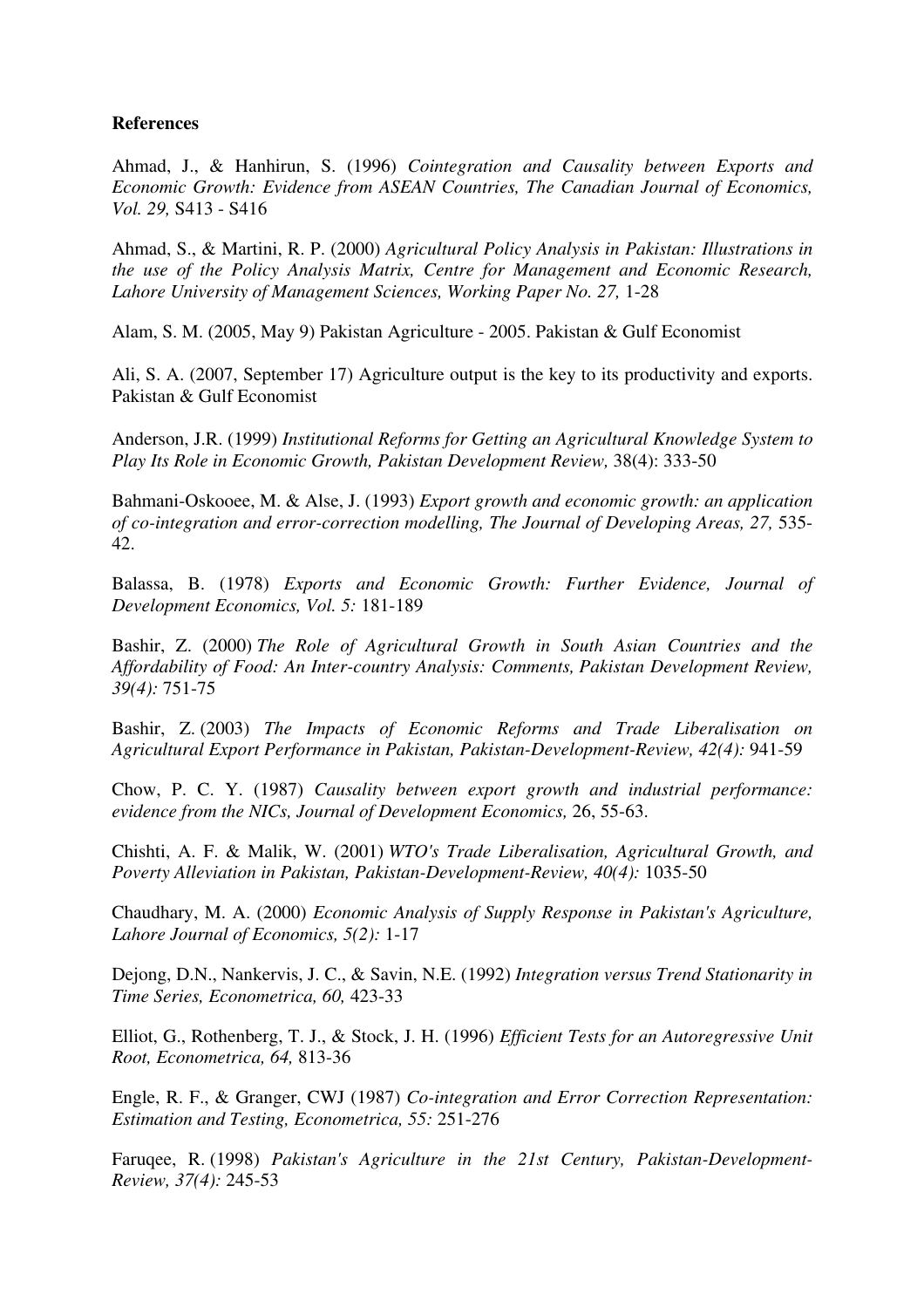Faruqee, R. (1999) *Pakistan's Agriculture Sector: Is 3 to 4 Percent Annual Growth Sustainable? The World Bank, Policy Research Working Paper Series: 1407*

Gujrati, D. N. (2003) *Basic Econometrics, McGraw Hill Education, 4th Ed., 537-538* 

Government of Pakistan (2007), *Economic Survey of Pakistan (2006-07).* Finance Division, Ministry of Finance

Government of Pakistan (2006), *Agricultural Statistics of Pakistan (2006-07).* Ministry of Food, Agriculture & Livestock

Hamid, N., & Tims, W. (1990) *Agricultural Growth and Economic Development: The Case of Pakistan, PB: OECD Development Centre, OECD Development Centre Working Papers: 13*

Harris, R., & Sollis, R. (2003) *Applied Time Series Modelling and Forecasting, Wiley, West Sussex*

Henneberry, S. R., Khan, M. E., & Piewthongngam, K. (2000) *An Analysis of Industrial-Agricultural Interactions: A Case Study in Pakistan, Agricultural Economics, 22(1):* 17-27

Hussain, S. M. T., & Ishfaq, M. (1998) *Dynamics of Agricultural Productivity and Poverty in Pakistan", Lahore Journal of Economics, 3(1):* 1-20

Johansen, S. (1988) *Statistical Analysis of Co-integrated Vectors, Journal of Economic Dynamics & Control, 12,* 231-54

Johansen, S. (1995) *A Statistical Analysis of I(2) Variables, Econometric Theory, 11:* 25-59

Johansen, S., & Juselius, K. (1990) *Maximum Likelihood Estimation and Inference on Cointegration – with Application to the Demand for Money, Oxford Bulletin of Economics and Statistics, 52,* 169-210

Jung, W.S., & Marshall, P. J. (1985) *Exports, Growth and Causality in Developing Countries, Journal of Development Economics, Vol. 18:* 1-12

Keong, C.C.Y.Z., & Liew, K. (1998) *Export-led Growth Hypothesis in Malaysia: AN Application of Two-Stage Least Square Technique, Applied Economics,* 1055 – 1065

Khalafalla, K. Y., & Webb, A. J. (2001) *Export-led Growth and Structural Change: Evidence from Malaysia, Applied Economics, 33,* 1703 - 1715

Khan, M. H. (1994) *The Structural Adjustment Process and Agricultural Change in Pakistan in the 1980s and 1990s, Pakistan Development Review, 33(4):* 533-86

Khan, A. H., Hasan, L., & Malik, A. (1995) *Exports, Growth and Causality: An Application of Co-Integration and Error-correction Modelling, Pakistan Development Review, 11,* 1-19

Kavoussi, M. R. (1984) *Export expansion and economic growth: further empirical evidence, Journal of Development Economics, 14,* 241- 50.